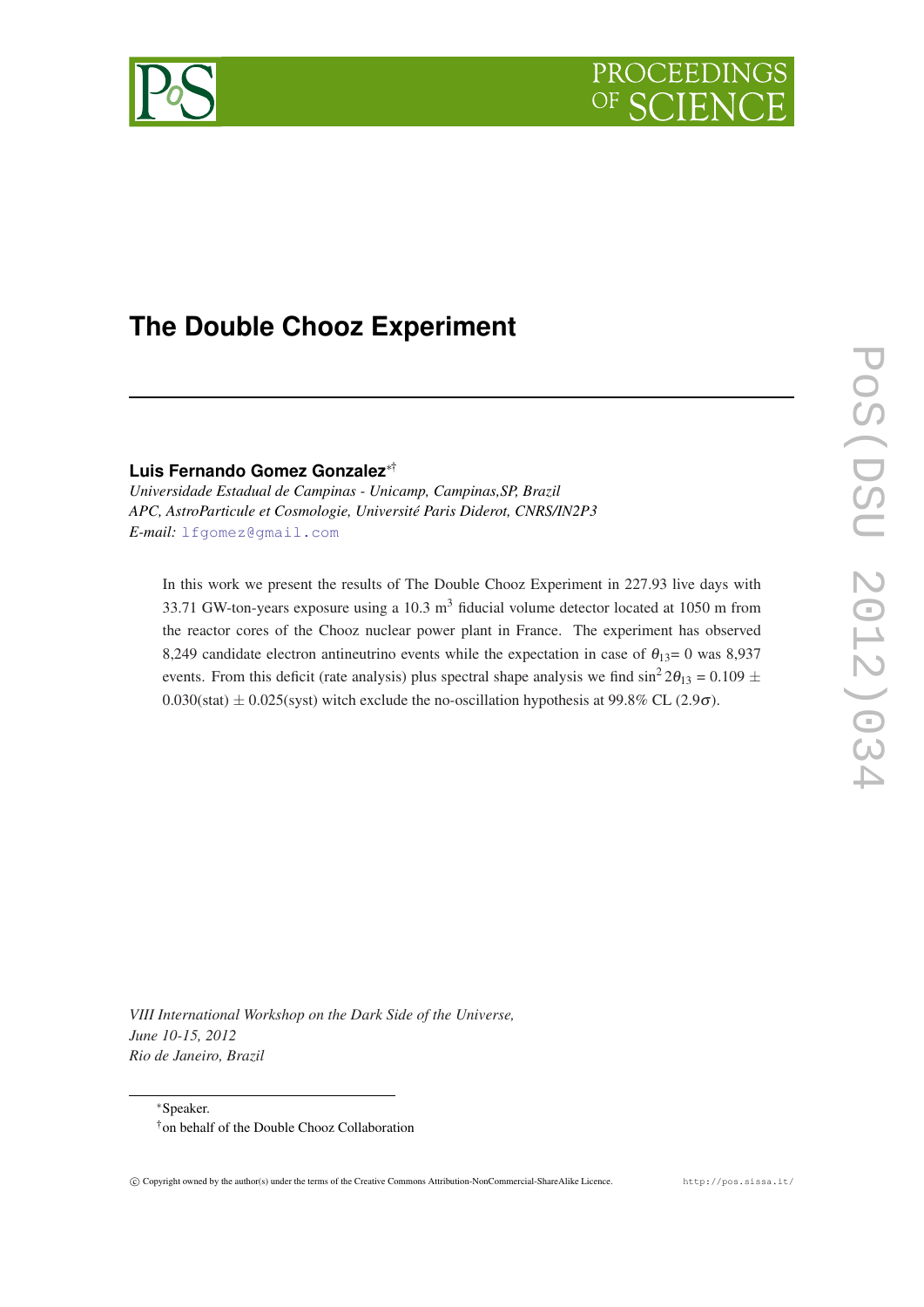# 1. Introduction

The Double Chooz Experiment is one of the new generation reactor antineutrino disappearance experiments built to measure more precisely the mixing angle  $\theta_{13}$ . For many years, the CHOOZ reactor neutrino experiment [[1\]](#page-7-0) had the best limit on the value of  $\theta_{13}$ , but recently, the value of  $\theta_1$ 3has been shown to be non-zero by the combination of results of KamLAND and solar [\[2,](#page-7-0) [3,](#page-7-0) [4\]](#page-7-0), MINOS [\[5\]](#page-7-0), T2K [[6](#page-7-0)] and, more recently and precisely, by the new generation of reactor antineutrino disappearance experiments: Double Chooz [\[7\]](#page-7-0), Daya Bay [\[8](#page-7-0)] and RENO [[9](#page-7-0)]. Among the reactor experiments, the Double Chooz is the only one that uses the shape of the energy spectrum combined with the rate in the data analysis.

#### 2. Detector

The Double Chooz Detector System consists of a main detector, witch comprises three different volumes, an outer veto and calibration devices (Figure 1). The three volumes main detector is made of four concentric cylindrical acrylic tanks which two volumes are filled with liquid scintillators and one with mineral oil. There is also a chimney in the center at the top. The innermost volume is filled with 10.3 m<sup>3</sup> of gadolinium loaded liquid scintillator and is called the v-target (NT). The NT volume is surrounded by the γ-catcher (GC), a 55 cm thick cylindrical volume filled with Gd-free liquid scintillator, used to detect gamma rays that escaped from NT. Outside the γcatcher there is the last inner detector volume called Buffer, a 105 cm thick cylinder filled with mineral oil. It work as a shield, absorbing the radioactivity of Photomultiplier Tubes (PMTs) and surrounding materials, as the mountains rocks.

Collecting the light generated in the NT and GC there are 390 PMTs, that will be described in section [2.2](#page-2-0). The NT, CG, Buffer and PMTs constitute the main detector system, called the Inner Detector (ID). The next vessel outside the ID is a stainless steel cylinder optically separated from



Figure 1: A cross-sectional view of the Double Chooz detector system.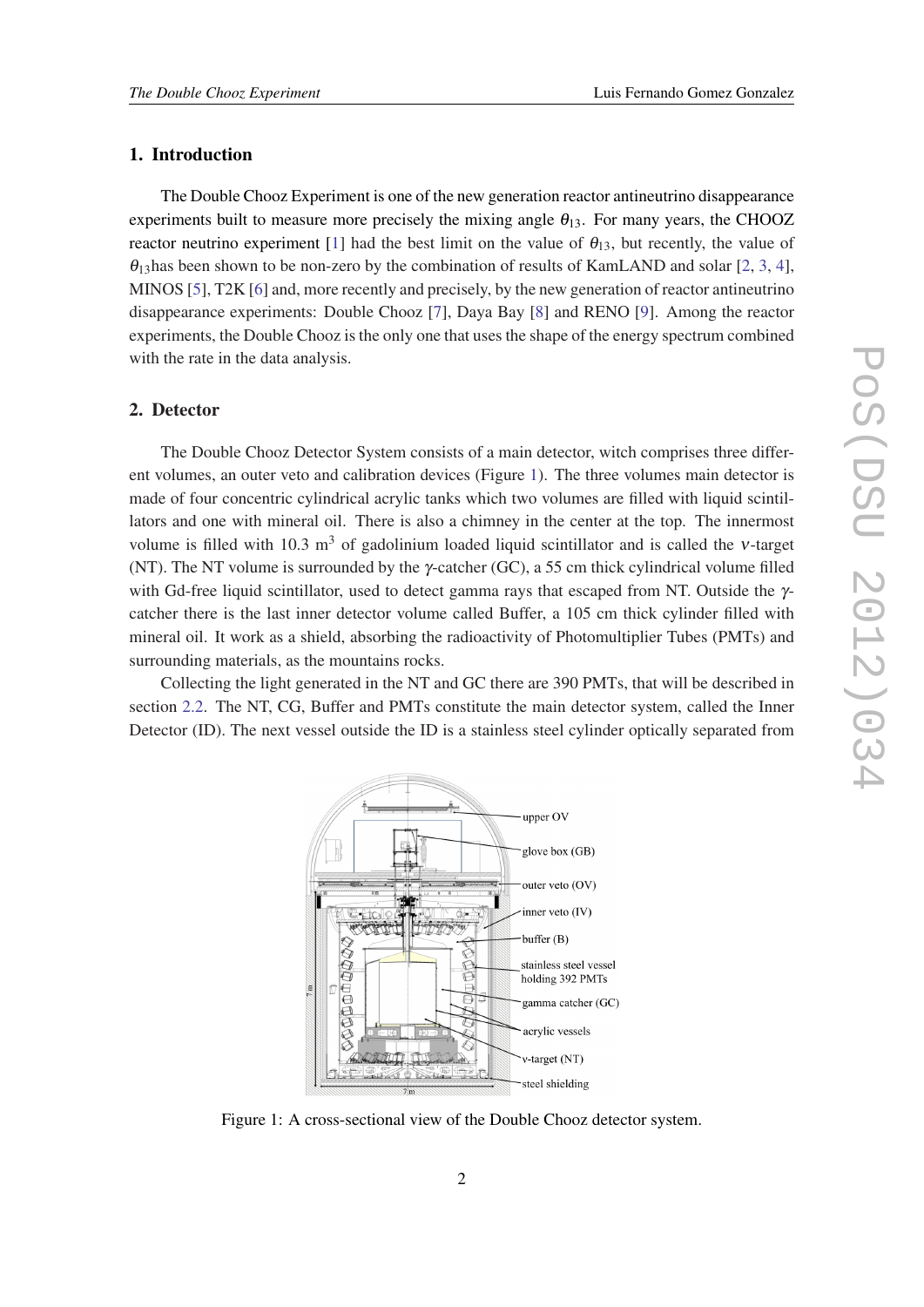<span id="page-2-0"></span>the main detector. It is a 50 cm thick vessel filled with liquid scintillator and equipped with 78 8-inches PMTs. This volume is called Inner Veto (IV) and acts as cosmic muon veto and active shield. The whole detector is surrounded by 15 cm of demagnetized steel that function as a gamma ray shield. There is also a Outer Veto System covering the detector.

#### 2.1 Double Chooz Liquids

The scintillator used in the NT was developed to fulfill the requirements of Gadolinium (Gd) solubility, optical transparency, radiopurity, chemical stability and chemical compatibility with the detector materials. The scintillator solvent chosen is an ortho-phenylxylylethane (o-PXE)/ndodecane mixture at a volume ratio of 20/80 with a metalorganic complex of metal-β-diketone,  $Gd(thd)$ <sub>3</sub>,  $Gd(III)$ -tris-(2,2,6,6-tetramethyl-heptane-3,5-dionate), to achieve the required Gd concentration. Furthermore, the wavelength shifters PPO (2,5-diphenyloxazole), as primary fluor, and bis-MSB (4-bis-(2-methylstyryl)benzene), as secondary, are added to shift the scintillation light into a more transparent region [\[10\]](#page-7-0).

In Figure 2, we demonstrate the optical stability of the scintillator over about a year of data taking using the peak energy of neutrons captures on Gd. The energy response is stable within 1% during this period.



Figure 2: Average target detector response evolution in time, as measured by the mean energy of the Gd-capture peak arising from interaction of spallation neutrons in the NT.

A crucial parameter for the oscillation analysis is the absolute number of Hydrogen nuclei and its error. This error is minimized using well defined and pure chemicals and having a precise knowledge of the weights of each chemical added in the scintillator. The weight of NT scintillator was determined after thermalization with a precision of 0.04% and the hydrogen fraction is known with 0.3% relative precision.

#### 2.2 Inner Detector PMTs

In the ID there are 390 10-inch Hamamatsu R7081 Photomultiplier Tubes (PMTs) [\[11](#page-7-0)] installed on the inner wall of the stainless steel buffer tank (submerged in the buffer paraffin oil) to collect light from the NT and GC. This PMT has a low background glass and each one is shielded by a mu-metal cylinder to suppress effects from the gamma shield and the earth's magnetic field [[12\]](#page-7-0). Its base circuit is enclosed in a transparent epoxy resin and some are observed to generate light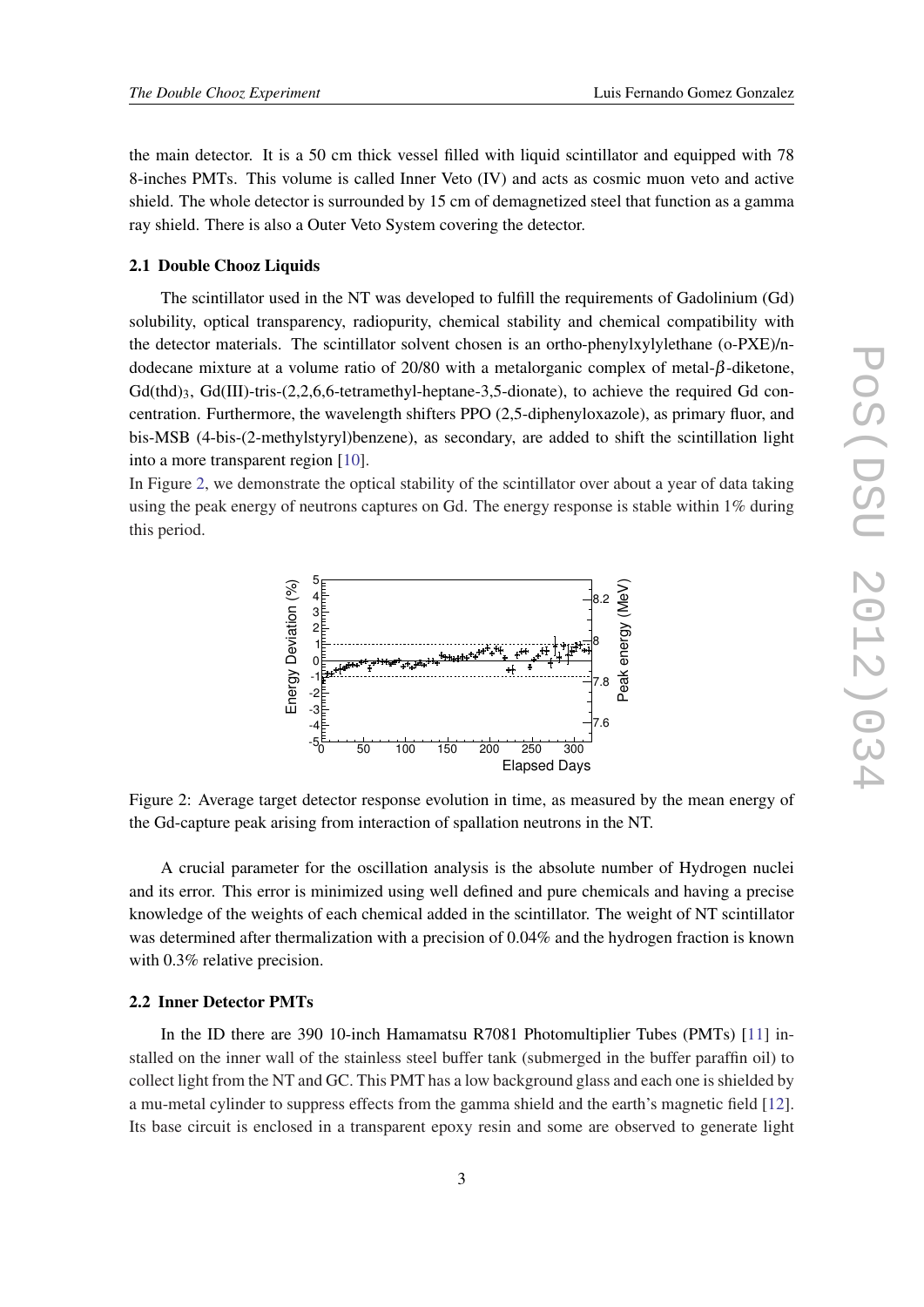flashes, causing false triggers. The high voltage of the 14 worst PMTs was turned off to reduce this false triggers. Nevertheless, this light flash signal is different from that of the neutrino signal and the false events can be identified and removed from the neutrino sample [\[13\]](#page-7-0).

## 2.3 Inner Veto

The Inner Veto is an active shield, detecting muons crossing the detector (IV+ID) and screening the external radioactivity (gammas and spallation neutrons generated by muons in the surrounding material). It consists in a cylindrical stainless steel vessel (radius 3.3 m and height 6.8 m) optically separated from the ID with a 50 cm thick layer of liquid scintillator. All the IV surfaces are painted with a highly reflective white coating (AR100/CLX [\[14](#page-7-0)]) and the side walls of the buffer vessel are covered with reflective sheets (VM2000). The light produced in the IV is detected by 78 8-inch PMTs (Hamamatsu R 1408), divided into three parts: 24 PMTs in the top, 12 in the side walls at the mid way and 42 in the bottom. This PMTs were previously used in the IMB and Super-Kamiokande experiments and were modified for use in Double Chooz [\[15](#page-7-0)].

#### 2.4 Electronics and Data Acquisition

The Double Chooz readout and data acquisition system for the ID and the IV detectors are shown in a Block diagram in Figure 3. The system consists in the High Voltage (HV) Supply (CAEN-A1535P [[16\]](#page-7-0)), the HV Splitter, the Front-End electronics (FEE), the Trigger system [\[17](#page-7-0)] and the flash-ADC digitizing electronics (CAEN-Vx1721) [\[18](#page-7-0), [19\]](#page-7-0), known as ν-fADC. The custom made HV Splitter is used to decouple the HV ( $\sim$  1.3 kV) and Signal (5 mV per PE) from the single PMT cable. After the decouple, the PMT signals are optimized (amplified, clipped, baseline restored and coherent noise filtered) by the FEE for digitization in the ν-fADC.



Figure 3: Block diagram of the Double Chooz readout and DAQ systems.

The detector is triggered by energy and multiplicity criteria at energies around 350 keV. Above 700 keV, the energy threshold used in data analysis, the trigger efficiency reaches 100% with negligible uncertainty. The IV triggers at  $\sim$  10 MeV which corresponds to 8 cm of a minimum ionizing muon track. The digitization of the signal is performed by the ν-FADC system witch consists on 64 CAEN-Vx1721(VME64x) [\[16](#page-7-0)] waveform digitizers with 8 channel per card. The fADC has 8-bit resolution at 500 MS/s. When the detector is triggered, a 256 ns waveform is recorded for each channel, containing  $> 90\%$  of the scintillation light emitted. Both ID and IV are readout using the same electronics upon any trigger of either the ID or IV.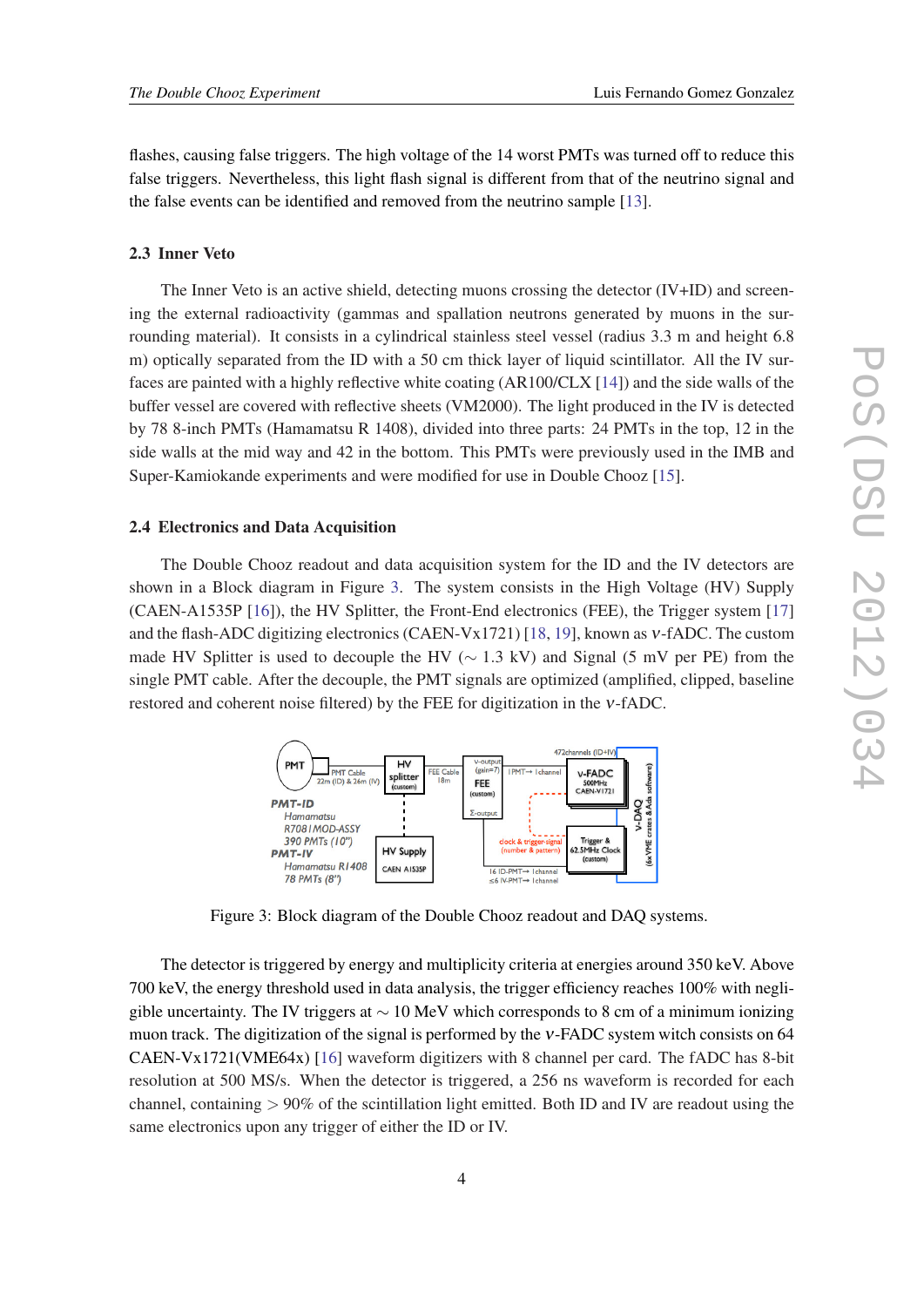### 3. Neutrino Analysis

The antineutrino candidate selection starts with the rejection of events with an energy below 0.5 MeV (where the trigger efficiency is not 100%), identified as light noise ( $Q_{\text{max}}/Q_{\text{tot}} > 0.09$  or  $rms(t<sub>start</sub>) > 40$  ns, where  $Q<sub>max</sub>$  is the maximum charge collected by a single PMT,  $Q<sub>tot</sub>$  is the total ID charge collected in a trigger and rms(*t*start) is the standard deviation of the distribution of the first pulse start time on each PMT) [\[13](#page-7-0)] and any event within a 1 ms window following a tagged muon, to reduce correlated and cosmogenic backgrounds. This gives an effective veto time of 4.4% of the total run time. After this first rejection, the following 4 cuts are applied:

- 1. The time difference between consecutive triggers (prompt and delayed) must be in the interval: 2  $\mu$ s <  $\Delta T$  < 100  $\mu$ s (where  $\Delta T \equiv t_{\text{delayed}} - t_{\text{prompt}}$ ), as shown in Figure 4a. The lower cut is applied to reduce correlated backgrounds and the upper cut is approximately 30  $\mu$ s capture time on Gd;
- 2. The prompt trigger must be in the interval:  $0.7 \text{ MeV} < E_{\text{prompt}} < 12.2 \text{ MeV}$ , as shown in Figure 4b;
- 3. The delayed trigger must be in the interval:  $6.0 \text{ MeV} < E_{\text{delayed}} < 12.0 \text{ MeV}$  (Figure 4b) and  $Q_{\text{max}}/Q_{\text{tot}} < 0.055$ ;
- 4. Multiplicity cut: no additional triggers from 100  $\mu$ s preceding the prompt signal to 400  $\mu$ s after it, in order to reduce the correlated background.



(a) Time difference between prompt and delayed triggers.



(b) Delayed energy versus prompt energy for time-correlated triggers.

Figure 4: Time and energy distribution of the neutrinos candidates.

After this selection a sample of 9021 candidate was found, and two additional cuts were applied:

1. No candidates within a 500 ms window after a high energy muon crossing the ID ( $E<sub>\mu</sub>$ ) 600 MeV) to reduce cosmogenic isotopes events;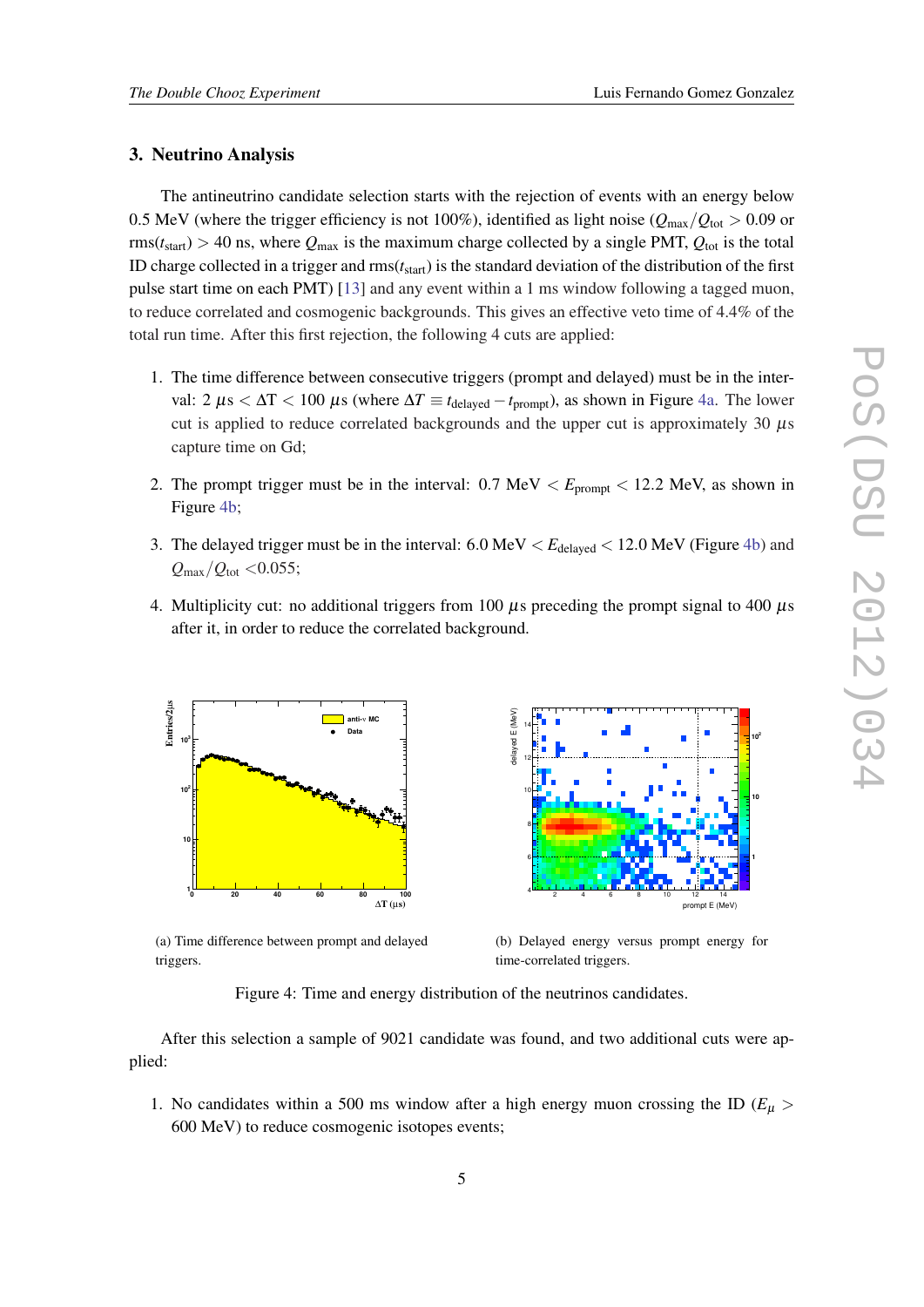2. No candidates whose prompt signal is coincident with an OV trigger to reduce correlated background.

After the above two cuts a sample of 8249 candidates were found, equivalent to a rate of 36.2  $\pm$  0.4 events/day.

#### 4. Oscillation Results

To have a better separation of signal and background, the data is divided in two integration periods with different signal/background ratio. One set contains data periods where one reactor is operating at less than 20% of its nominal thermal power (according the data provided by EDF) and the other set contains all other data, typically when both reactors are running. This method adds information about background behavior to the fit: they have a different signal to noise ratio, but the background is constant during both periods. The distribution of Inverse Beta Decay (IBD) candidates in the two integration periods is described in Table 1.

|                              | <b>Reactors</b> | <b>One Reactor</b> | <b>Total</b> |
|------------------------------|-----------------|--------------------|--------------|
|                              | <b>Both On</b>  | $P_{th} < 20\%$    |              |
| Livetime [days]              | 139.27          | 88.66              | 227.93       |
| <b>IBD</b> Candidates        | 6088            | 2161               | 8249         |
| $v$ Reactor B1               | 2910.9          | 774.6              | 3685.5       |
| $\nu$ Reactor B <sub>2</sub> | 3422.4          | 1331.7             | 4754.1       |
| Cosmogenic Isotope           | 174.1           | 110.8              | 284.9        |
| Correlated FN & SM           | 93.3            | 59.4               | 152.7        |
| Accidentals                  | 36.4            | 23.1               | 59.5         |
| <b>Total Prediction</b>      | 6637.1          | 2299.7             | 8936.8       |

Table 1: Summary of observed IBD candidates, with corresponding signal and background predictions for each integration period.

The IBD data is separated into 18 variably-sized bins between 0.7 and 12.2 MeV for each period for and the background populations were calculated based on the measured rates and the livetime of the detector during each integration period. The systematics and statistical uncertainties are propagated to the fit through a covariance matrix in order to properly account for correlations between energy bins [\[13](#page-7-0)]. With this data, a fit of the binned signal and background to a twoneutrino oscillation hypothesis was performed by minimizing a standard  $\chi^2$ . The best-fit gives  $\sin^2 2\theta_{13} = 0.109 \pm 0.030$  (stat.)  $\pm 0.025$  (syst) at  $\Delta m_{31}^2 = 2.32 \times 10^{-3}$  eV<sup>2</sup>, with a  $\chi^2/\text{NDF} =$ 42.1/35 as shown in Figure [5](#page-6-0). More information about how this analysis was performed and how the backgrounds were handled can be found in [[13\]](#page-7-0).

# 5. Conclusion

Double Chooz has observed 8,249 candidate electron antineutrino events and the expectation in case of  $\theta_{13}=0$  is 8,937 events. From this deficit (rate analysis) plus spectral shape analysis we find  $\sin^2 2\theta_{13} = 0.109 \pm 0.030$ (stat)  $\pm 0.025$ (syst) witch exclude the no-oscillation hypothesis at 99.8% CL (2.9 $\sigma$ ). This is the first evidence for the  $\theta_{13}$ value using the energy spectrum from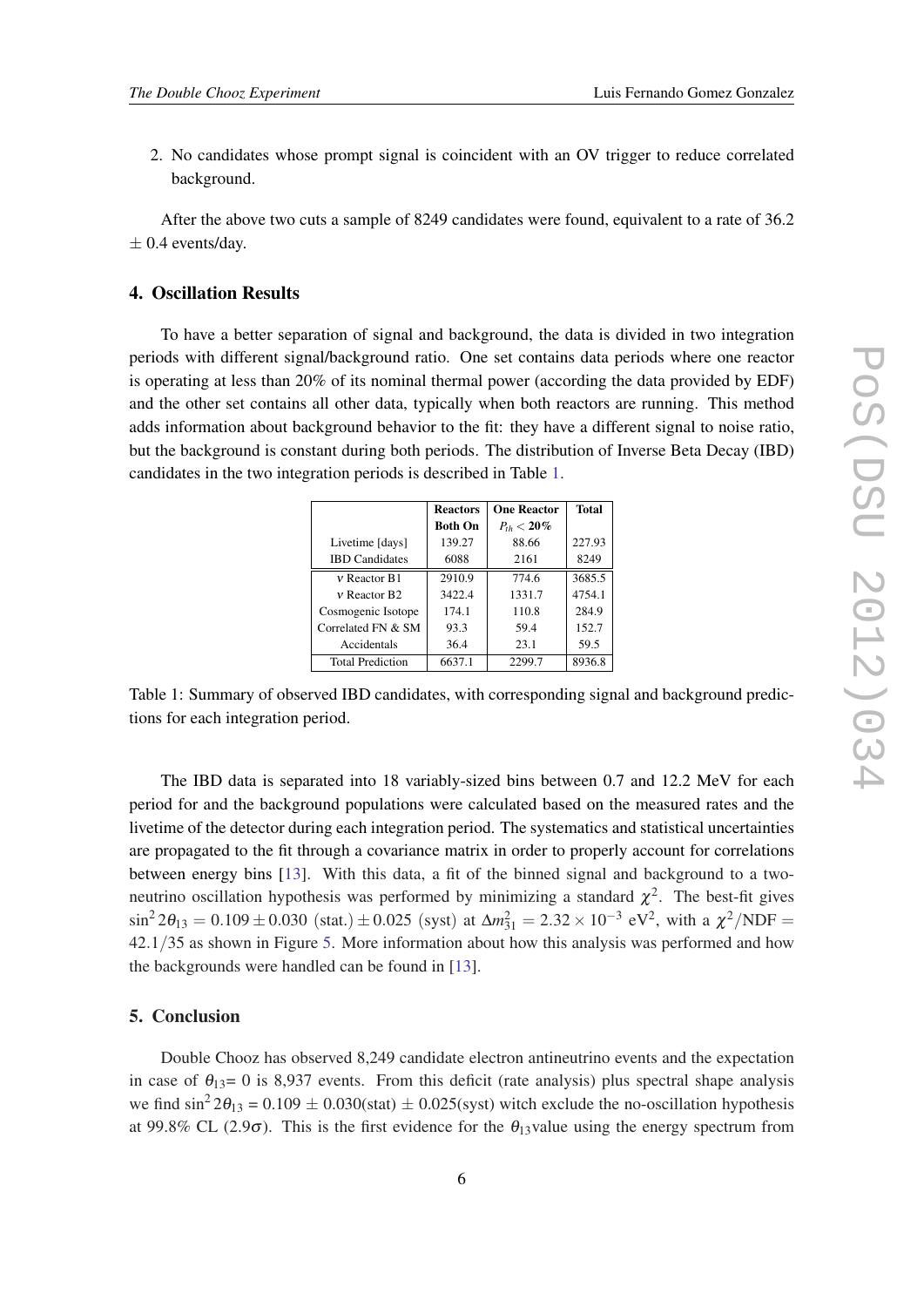<span id="page-6-0"></span>

Figure 5: Measured prompt energy spectrum for each integration period (data points) superimposed on the expected prompt energy spectrum, including backgrounds (green region), for the nooscillation (blue dotted curve) and best-fit (red solid curve) Inset: stacked spectra of backgrounds for both periods. Bottom: differences between data and no-oscillation prediction (data points), and differences between best fit prediction and no-oscillation prediction (red curve). The orange band represents the systematic uncertainties on the best-fit prediction.

reactor neutrinos, rather than simply their rate. This result is in excellent agreement with the results reported by Daya Bay [[8](#page-7-0)], Reno [[9](#page-7-0)], MINOS [[5](#page-7-0)] and T2K [\[6\]](#page-7-0) experiments as shown in Figure 6.



Figure 6: Comparison of the first Double Chooz publication [\[7\]](#page-7-0), Daya Bay [\[8\]](#page-7-0), RENO [[9](#page-7-0)], T2K [[6](#page-7-0)], and MINOS [[5](#page-7-0)]. Error bars correspond to  $1\sigma$ . For T2K and MINOS the CP phase  $\delta$  has been arbitrarily fixed to  $\delta = 0$ .